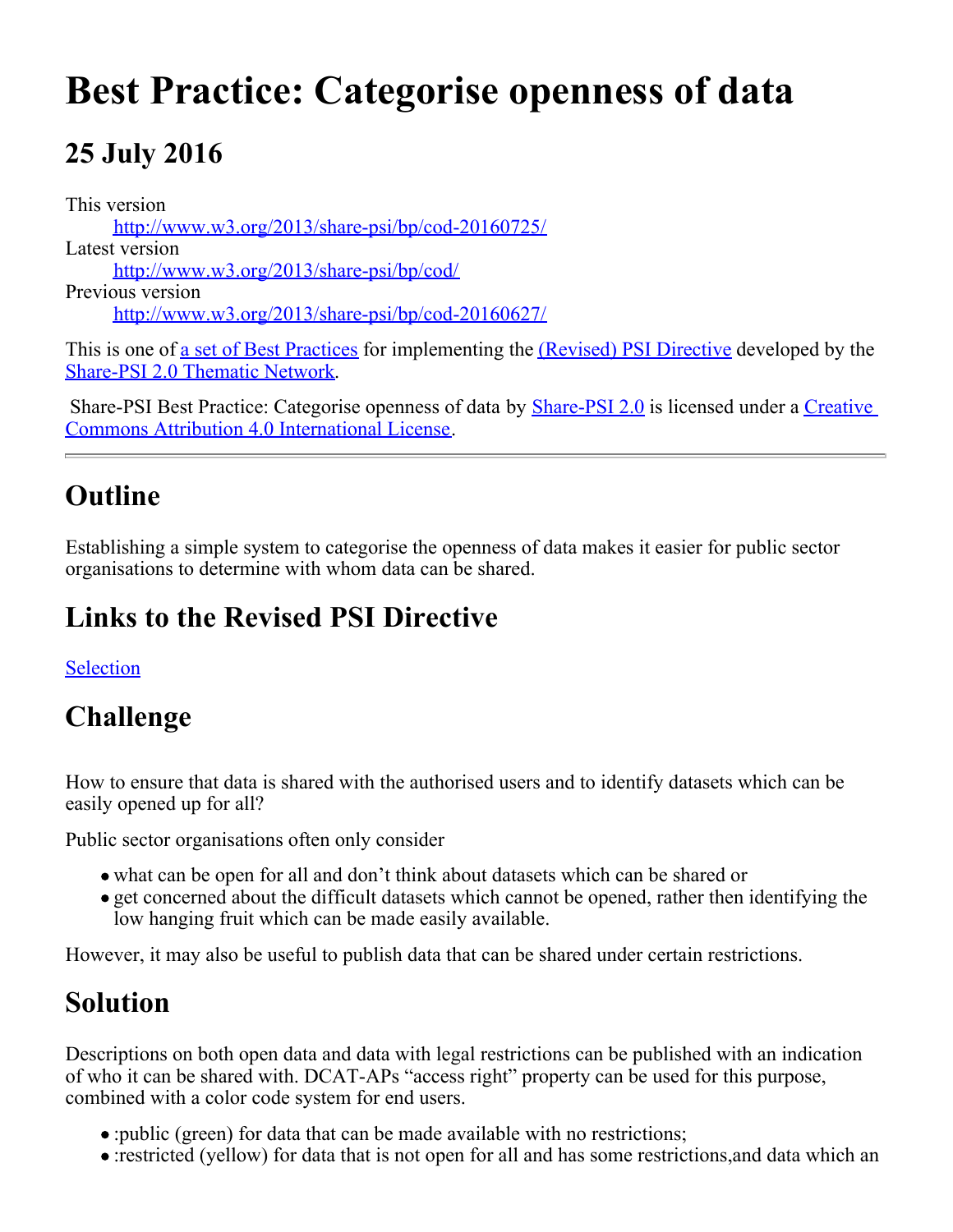organisation may be unsure of the status of;

:non public (red) for data that is sensitive and can only be made available under strict conditions.

A colour code is not the only way to denote the category of data openness. Other schemes with a similar meaning could be used as well.

## **Why is this a Best Practice?**

The categorisation is simple. It is not designed to facilitate a deep and exhaustive mapping of data in an organisation, but rather it allows for an initial overview and categorisation to get the ball rolling.

 $+$ 

By providing transparency on what information your agency holds, it is possible for reusers to provide feedback on your priorities and for other public sector bodies to discover datasets they potentially can reuse (under certain legal restricions).

#### **How do I implement this Best Practice?**

The only major requirement here is that someone has responsibility to perform this for the organisation. Technical requirements are minimal. Some simple tools are necessary to assist in the identification and release of some data early.

Establish an overview of managed datasets in your organization and implement a basic legal examination of the content of each dataset. Use DCAT-APs access rights property to indicate level of openness.

#### **Where has this best practice been implemented?**

**Country Implementation Contact Point** Norway [Difi Traffic Light System](https://www.w3.org/2013/share-psi/wiki/images/d/d2/NorwegianPublicSectorSharePSISamos.pdf) [Heather Broomfield](mailto:hbr@difi.no), [Difi](http://www.difi.no/).

## **References**

- [Samos Workshop Story: Traffic Light System For Data Sharing](https://www.w3.org/2013/share-psi/wiki/Best_Practices/Traffic_Light_System_For_Data_Sharing)
- Open Data Institute guidance: [The data spectrum](http://theodi/data-spectrum)
- Open Data Institute guidance: [What makes data open?](http://theodi.org/guides/what-open-data)
- Open Data Institute guidance: [What are the impacts of non-open licences?](http://theodi.org/guides/impacts-of-non-open-licenses)

## **Local Guidance**

This Best Practice is cited by, or is consistent with, the advice given within the following guides:

- (Austria) [Framework for Open Government Data Platforms](https://www.w3.org/2013/share-psi/lg/Austria#atGuide)
- (Belgium) [Open Data Handleiding](https://www.w3.org/2013/share-psi/lg/Belgium#vlGuide) Open Data Handbook
- (Croatia) [Preporuke o prilagodbi skupova podataka za javnu objavu i ponovno korištenje](https://www.w3.org/2013/share-psi/lg/Croatia#hrGuide) Open Data Guide, Croatia
- (CzechRepublic) [Standardy publikace a katalogizace otevřených dat veřejné správy ČR](https://www.w3.org/2013/share-psi/lg/CzechRepublic#czOpenDataStandards) Open